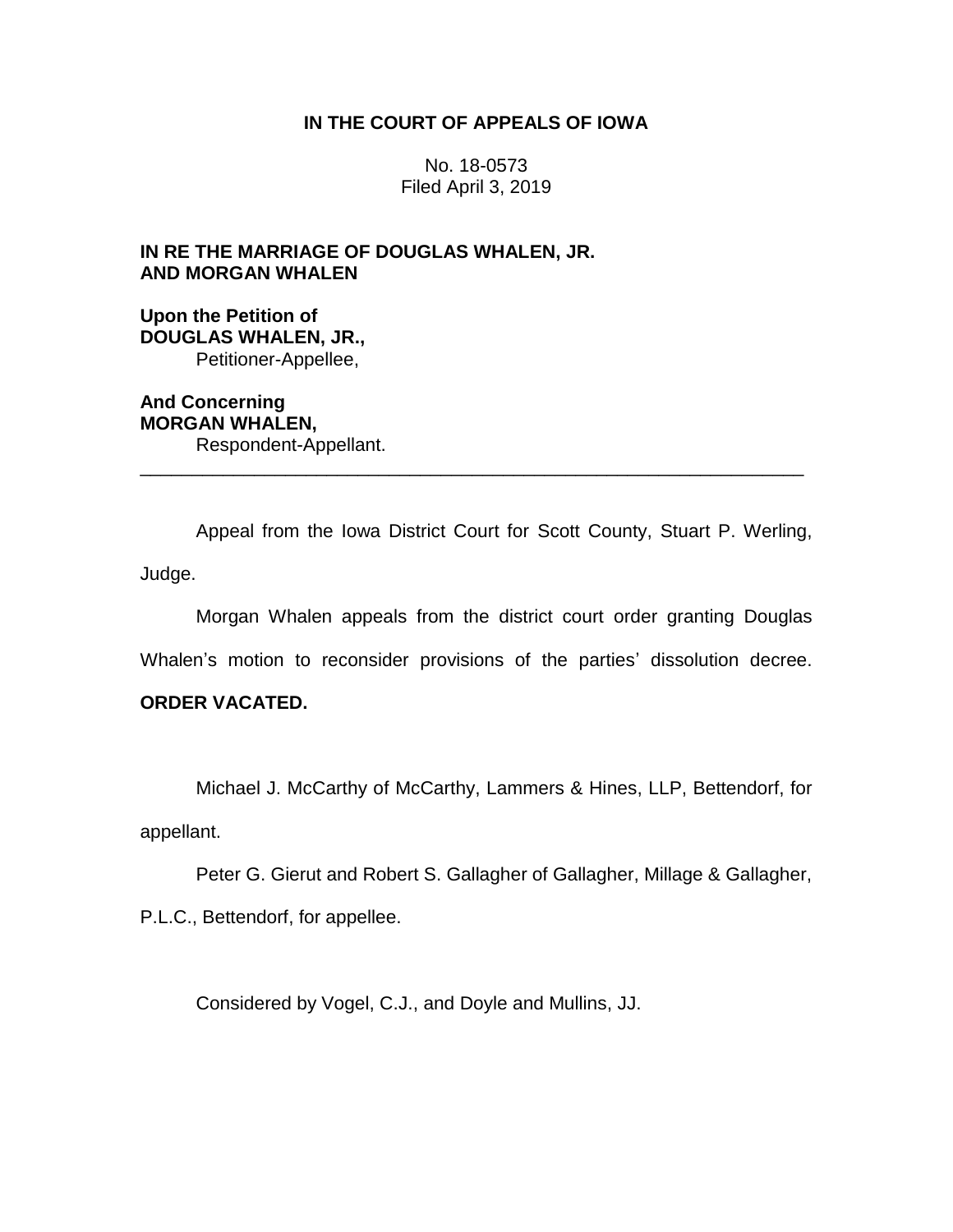### **DOYLE, Judge.**

 $\overline{a}$ 

Morgan Whalen appeals from the district court order granting Douglas Whalen's (D.J)<sup>1</sup> motion to reconsider provisions of the parties' dissolution decree. She contends that the court erred by failing to deny D.J.'s motion as untimely since it was filed eighteen days after the district court entered the decree dissolving the marriage. Because the motion was untimely and no extension of time for good cause was granted, the district court did not have jurisdiction to enter the order. Consequently, we reverse and vacate the district court's order.

### **I. Background Facts and Proceedings.**

D.J. and Morgan were married in 2015. They have one child, born in 2016. D.J. filed a petition for dissolution of marriage on July 19, 2017. Trial was held on January 23 and 24, 2018. The primary issues at the trial concerned custody and support of the child. D.J. testified at trial that as a part of his employment benefits package, he was offered health insurance benefits at a cost of \$174 per month for single medical coverage and \$806 per month for family medical coverage. Prior to trial D.J. provided the court with a child support guidelines worksheet that listed his "Allowable Children's Portion of Health Insurance Cost" as \$632.00. Under that cost is the notation, "Calculation override. Reasonable cost for [D.J.] is \$143.00." He anticipated his health insurance benefits would begin in about a month.

The district court entered a decree of dissolution of marriage on January 26, 2018, granting the parties joint legal custody and "joint shared care" of the child.

<sup>&</sup>lt;sup>1</sup> Douglas Whalen prefers to be called "D.J." and was referred to in that manner in the district court. We will do so as well.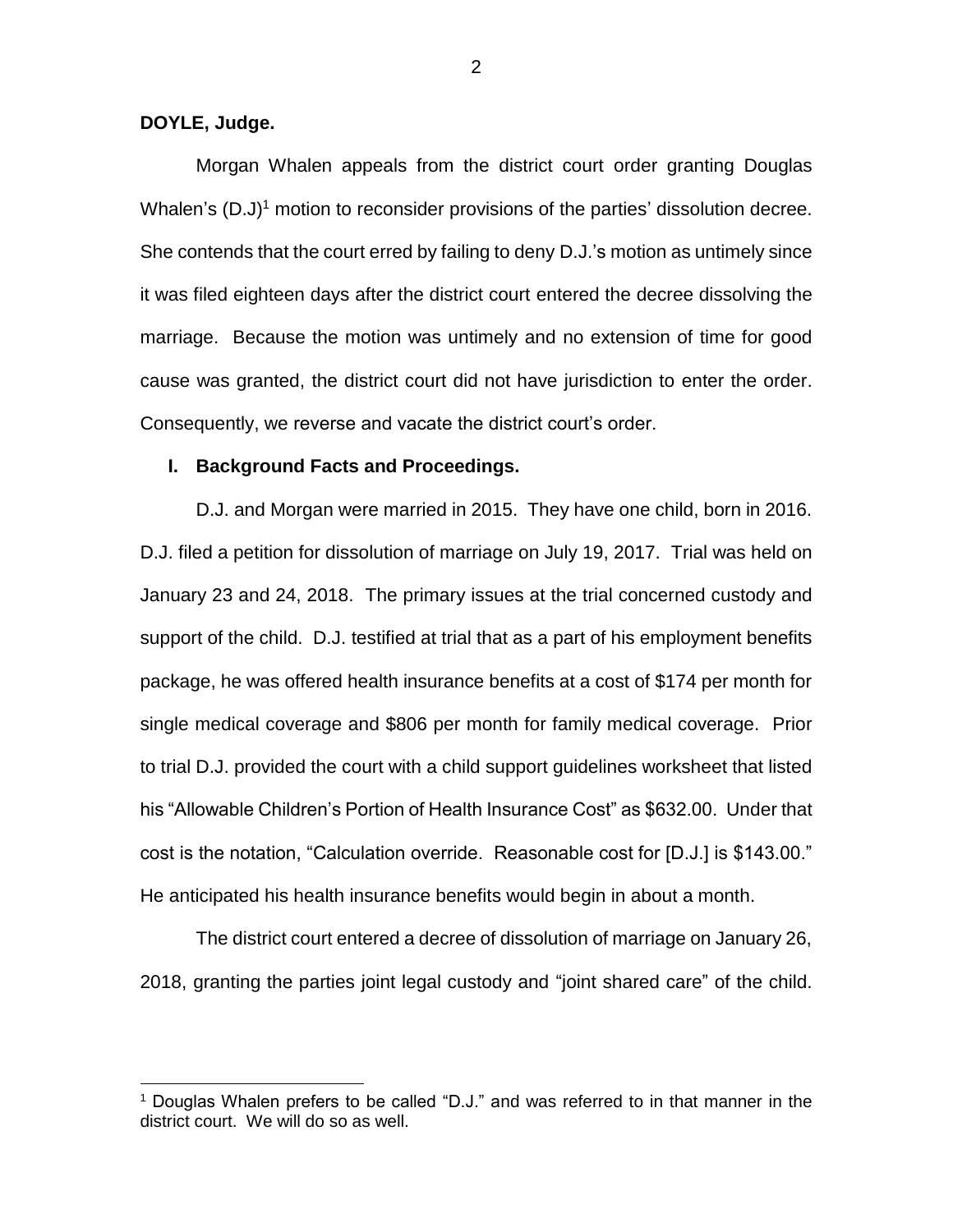Pursuant to the child support guidelines attached to the decree, the court ordered D.J. to pay \$126.27 per month in child support.

Concerning the issue of medical insurance, the court found "D.J. is providing family health insurance which covers him and the parties' child for \$806 per month. Morgan did not testify that health insurance was available to her through her employment." The court then ordered "that D.J. shall provide health insurance for the minor child so long as this is available to him/her at minimal cost. Minimal cost means that the cost of insurance does not exceed \$250 per year."

The court also ordered

 $\overline{a}$ 

that medical support shall be ordered for the minor child pursuant to Iowa Code Chapter 252E as follows: D.J. has a health benefit plan available that could cover the child. The plan is accessible and the cost is reasonable, as provided by Iowa Code Chapter 252E. An accessible plan is defined as one with no service area limitations, or, if it has service area limitations, the dependent lives within 30 miles or 30 minutes of a network primary care provider. Both parents may consent to a plan if it doesn't meet the definition of accessible. The cost to add the child is determined to be reasonable. Therefore, D.J. shall provide, as medical support, a health benefit plan for the child as provided in 252E.

The court further ordered "that D.J. shall be liable for the first \$250.00 per calendar year of uncovered medical expenses. If uncovered medical expenses for the child exceeds \$250.00 per year, D.J. shall pay 60% and Morgan shall pay 40% of the excess cost as provided by the Iowa Supreme Court Guidelines."<sup>2</sup> The child support guidelines worksheet attached to the decree did not credit either party for the cost of the minor child's health insurance.

<sup>&</sup>lt;sup>2</sup> lowa Court Rule 9.12(5) provides, in relevant part, "In cases of joint physical care, the parents shall share all uncovered medical expenses in proportion to their respective net incomes."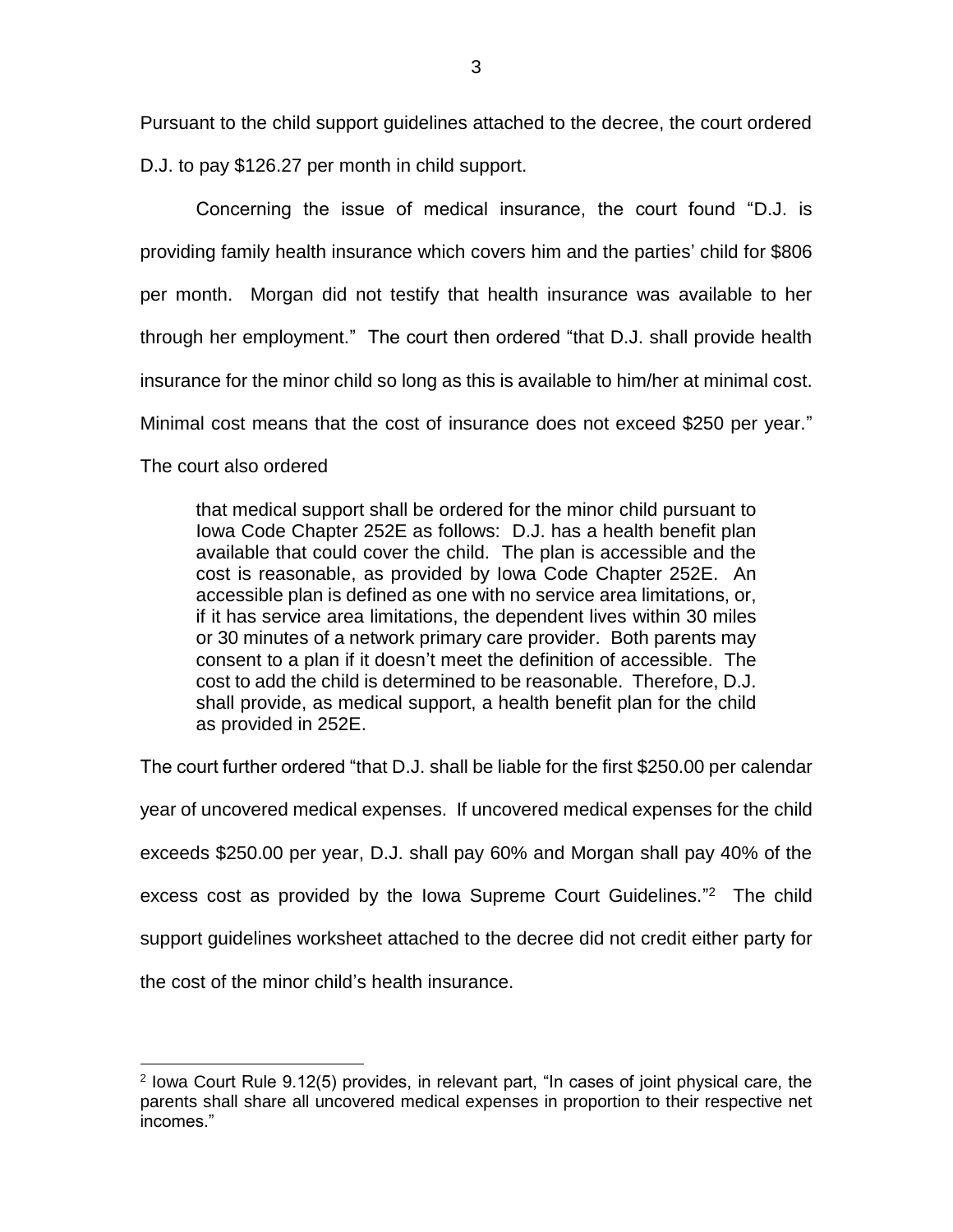D.J. filed a motion to reconsider on February 13, 2018, requesting "that the Court reconsider the ruling in which the incorrect Iowa Child Support Guidelines were used to determine Child Support." D.J. stated that he pays \$632.00 per month to cover the minor child under his health insurance through his employer and the child support guidelines worksheet attached to the court's decree did not give him credit for covering the minor child's health insurance. Attached to D.J.'s motion was the same child support guidelines worksheet he previously furnished to the court showing Morgan "owes the offset amount of \$74.67 monthly." Morgan resisted D.J.'s motion as untimely.

In an order filed on March 12, 2018, the court granted D.J.'s motion to reconsider. The court's order, in its entirety, states: "The Court FINDS that [D.J.'s] motion to reconsider should be and is hereby GRANTED for the reasons set forth therein. Morgan will pay child support to Douglas of \$74.67 per month commencing April 1, 2018." Morgan filed a timely notice of appeal.

#### **II. Standard of Review.**

The parties both agree that this is an action in equity and contend our review is de novo. *See* Iowa R. App. P. 6.907; *In re Marriage of Okland*, 699 N.W.2d 260, 263 (Iowa 2005) (utilizing de novo review in consideration of whether a rule 1.904(2) motion was untimely).

#### **Discussion.**

Iowa Rule of Civil Procedure 1.904(2) provides, in relevant part:

On motion joined with or filed within the time allowed for a motion for new trial, the findings and conclusions may be reconsidered, enlarged, or amended and the judgment or decree modified accordingly or a different judgment or decree substituted.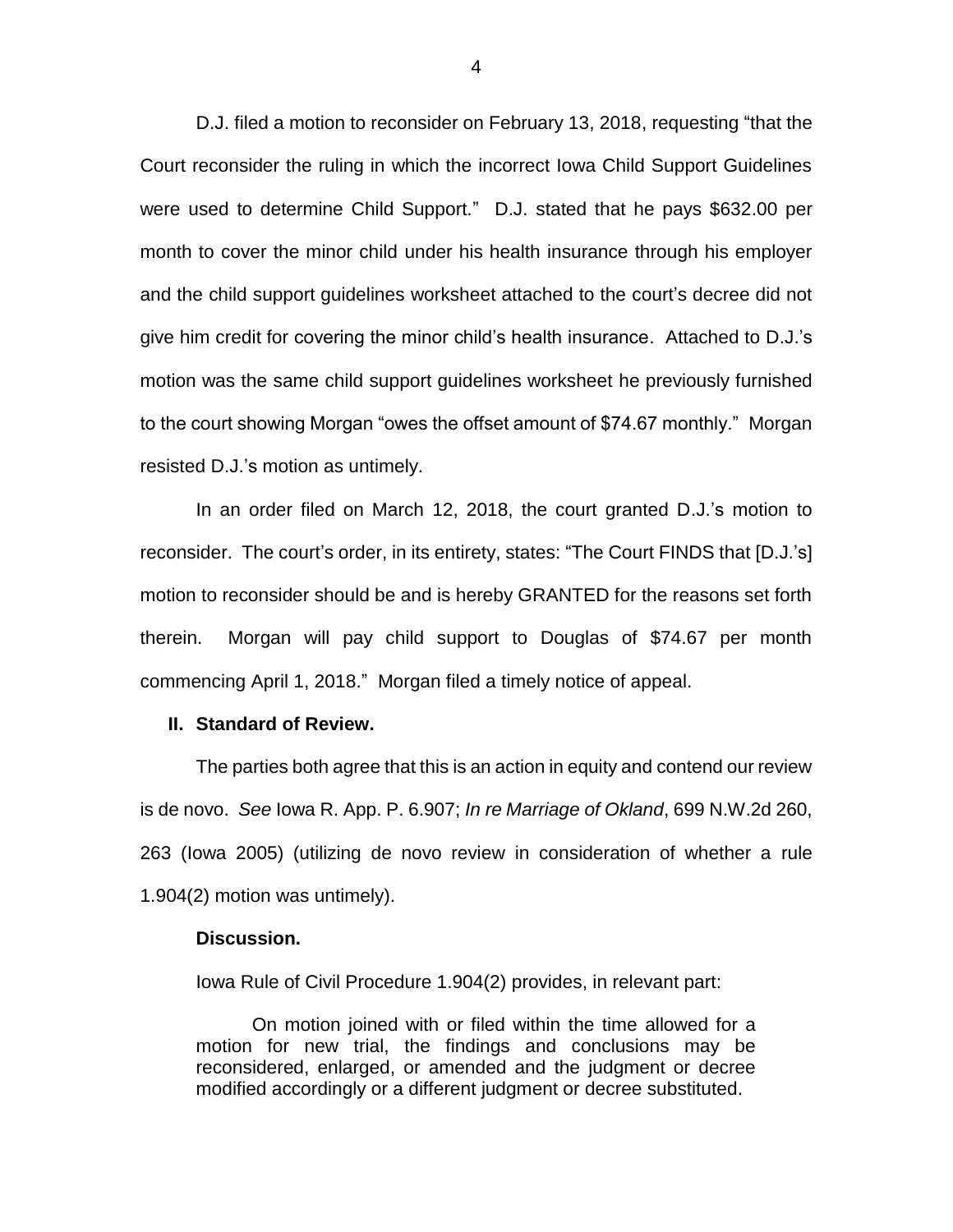Thus, D.J.'s motion was required to be filed within fifteen days of the entry of the decree for dissolution of marriage. *See* Iowa R. Civ. P. 1.1007 ([providing a motion for new trial "must be filed within fifteen days after filing of the verdict, report or decision . . . unless the court, for good cause shown . . . grants an additional time not to exceed 30 days"). Furthermore, Iowa Rule of Civil Procedure 1.904(3) provides,

a rule1.904(2) motion to reconsider, enlarge, or amend another court order, ruling, judgment, or decree will be considered timely if filed within 15 days after the filing of the order, judgment, or decree to which it is directed.

Since the fifteenth day fell on a Saturday, D.J. had until Monday February 12, 2018, to timely file his motion. *See* Iowa Code § 4.1(34) (2018). D.J. filed his motion on February 13th, just one day late. He did not request an extension of time to file the motion, nor did he claim any good cause for the untimely filing. Despite Morgan's resistance on grounds of untimeliness, the district court granted the motion. It appears there was no hearing on the motion.

Our supreme court has repeatedly held that the timeliness of posttrial motions is jurisdictional and any extension of time must be filed through a motion before the time period for filing the motion expires. *See, e.g.*, *State v. Olsen,* 794 N.W.2d 285, 287 (Iowa 2011) ("[A]bsent a valid post-judgment motion, a district court loses jurisdiction over a matter once a final judgment is rendered."); *State ex rel. Miller v. Santa Rosa Sales & Mktg., Inc.*, 475 N.W.2d 210, 213–14 (Iowa 1991) ("The timeliness of post-trial motions and appeal is a matter of jurisdiction  $\dots$  ."); *Graber v. Iowa Dist. Ct.*, 410 N.W.2d 224, 229 (Iowa 1987) ("We have repeatedly held that the district court is without jurisdiction to address the merits of a [now rule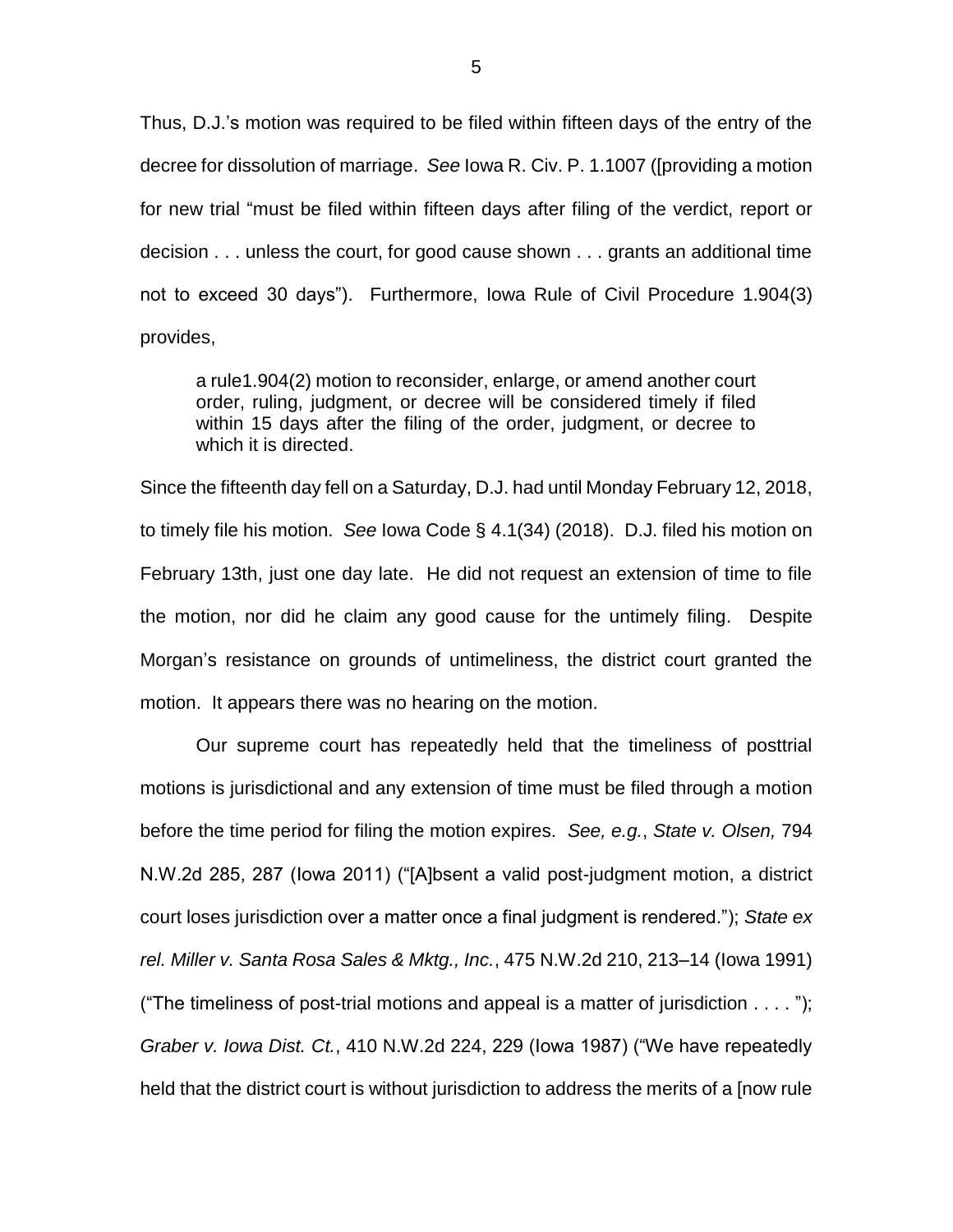1.904(2)] motion beyond the [now 15] day limit of Iowa Rule of Civil Procedure [now rule 1.1007])" (citations omitted); *Snyder v. Allamakee County,* 402 N.W.2d 416, 418 (Iowa 1987) ("If a judgment is final, not only is a right of appeal created, but, absent timely post-judgment motions, district court has no power or authority to return the parties to their original positions." (citations omitted)); *Hogan v. Chesterman*, 279 N.W.2d 12, 14 (Iowa 1979) ("[J]urisdiction is lost by the untimeliness of a post-trial motion."); *Qualley v. Chrysler Credit Corp.*, 261 N.W.2d 466, 471 (Iowa 1978); *Hammon v. Gilson*, 291 N.W. 448, 452 (Iowa 1940); *Workman v. Dist. Ct.*, 269 N.W. 27, 28 (Iowa 1936). D.J. did not file any request for additional time before the expiration of the deadline. He did not and does not advance any good cause for his untimely filing. Thus, the district court was without jurisdiction to grant the motion and we are therefore compelled to vacate the court's post-decree order. This seems like an extraordinarily harsh result under the circumstances. Nevertheless, "[w]e are not at liberty to overrule controlling supreme court precedent." *See State v. Beck*, 854 N.W.2d 56, 64 (Iowa 2014).

To sidestep the untimeliness impediment, D.J. contends that although his motion was labeled as a motion to reconsider, the intent of the motion was to correct an error in the court's ruling and was therefore a request for a nunc pro tunc order. *See Iowa Elec. Light & Power Co. v. Lagle*, 430 N.W.2d 393, 395 (Iowa 1988) ("The label attached to a motion is not determinative of its legal significance; we will look to its content to determine its real nature."). Specifically, D.J. contends that the intent of his motion was to ask the court to correct its mistake in failing to include the cost of the minor child's health insurance in the child support guidelines worksheet attached to the decree. D.J. relies on the assertion that the court's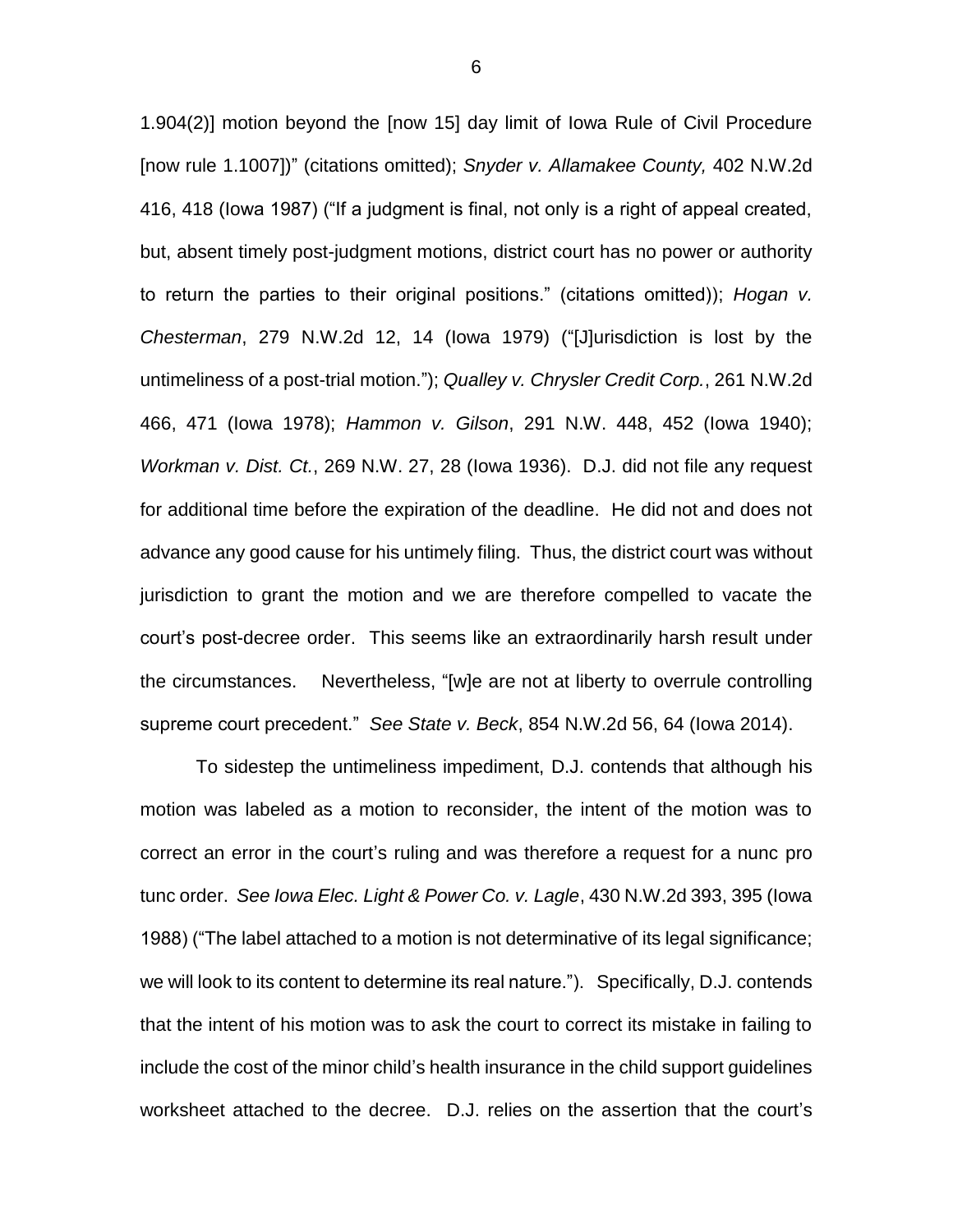power to make a nunc pro tunc order is inherent and "not lost by the mere lapse of time." *Freeman v. Ernst & Young*, 541 N.W.2d 890, 893 (Iowa 1995); *see also Locher v. Livingston*, 150 N.W. 614, 615 (Iowa 1915).

"[I]n the absence of a timely motion . . . , a trial court may not alter or undo a final judgment except in cases where the court corrects its ruling nunc pro tunc to conform to what was actually intended by the court when the judgment was rendered." *Graber*, 410 N.W.2d at 228. A court may properly use a nunc pro tunc order to correct clerical errors, errors that are "not the result of judicial reasoning and determination." *State v. Naujoks*, 637 N.W.2d 101, 113 (Iowa 2001). "A nunc pro tunc order is not appropriate to rescue subjective judicial intentions when a judge failed in any way to act on those intentions in entering judgment." *State v. Steffens*, 282 N.W.2d 120, 122 (Iowa 1979). It "cannot be used to remedy an error in judicial thinking, a judicial conclusion, or a mistake of law." *Naujoks*, 637 N.W.2d at 113; *accord Steffens*, 282 N.W.2d at 122 (stating "a nunc pro tunc order is not available to correct a judicial, as distinguished from a clerical, error"); *Headley v. Headley*, 172 N.W.2d 104, 108 (Iowa 1969). In addition, it "is not an alternative to the established procedures to alter, vacate, or modify judgments under our procedural rules." *Steffens*, 282 N.W.2d at 122.

"Because the intent of the trial judge is crucial to the determination of whether a nunc pro tunc order is appropriate to 'correct' a record, the manner of determining the trial judge's intent is important." *McVay v. Kenneth E. Montz Implement Co*., 287 N.W.2d 149, 151 (Iowa 1980) (citing *Headley*, 172 N.W.2d at 109. In its decree, the court found that "D.J. is providing family health insurance which covers him and the parties' child for \$806 per month." The court then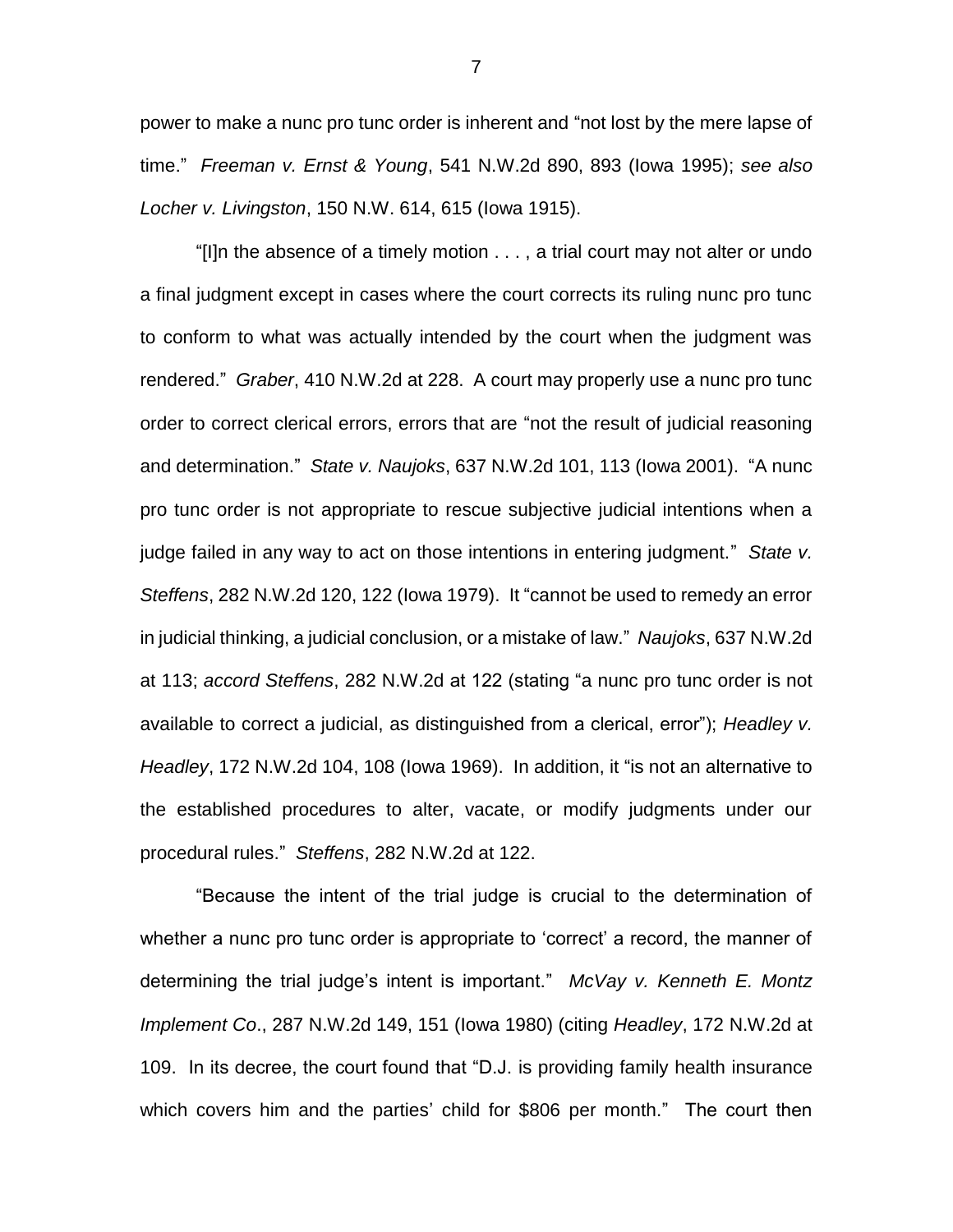ordered "that D.J. shall provide health insurance for the minor child so long as this is available to him/her at minimal cost. Minimal cost means that the cost of Insurance does not exceed \$250 per year." In his motion to reconsider, D.J. asserts he was paying \$632 per month to cover the parties' minor child's health insurance—the difference between single medical coverage (\$174/month) and family coverage (\$804/Month). The court made no mention of the \$632 per month cost in its decree. As to child support, the decree provides that "Pursuant to the Child Support Guidelines Worksheet attached hereto, D.J. is ORDERED to pay child support in the amount of \$126.27 per month." In its post-decree order, the court did not indicate the order was nunc pro tunc nor did the court say the decree's child support provision was the result of a scrivener's mistake. Under this record, the most we can discern is that entry of the post-decree order was recognition by the district court that it had made a judicial mistake in the original decree.

D.J.'s motion did not draw the court's attention to a typo or scrivener's error that occurred in the drafting of the decree, but instead asked that the "proper" child support guidelines be used to determine the amount of child support due from one party to the other. By entering the order, the court was not merely correcting a clerical error in the prior decree. *See Feddersen v. Feddersen*, 271 N.W.2d 717, 718 (Iowa 1978). By giving D.J. a credit for the child's health care coverage required recomputation of the child support due.<sup>3</sup> Engaging in such a

 $\overline{a}$ 

 $3$  The worksheet D.J. furnished to the court states: Allowable Children's Portion of Health Insurance Cost \$632.00 D.J. \$0.00 Morgan. \*Calculation override. Reasonable cost for D.J. is \$143.00.